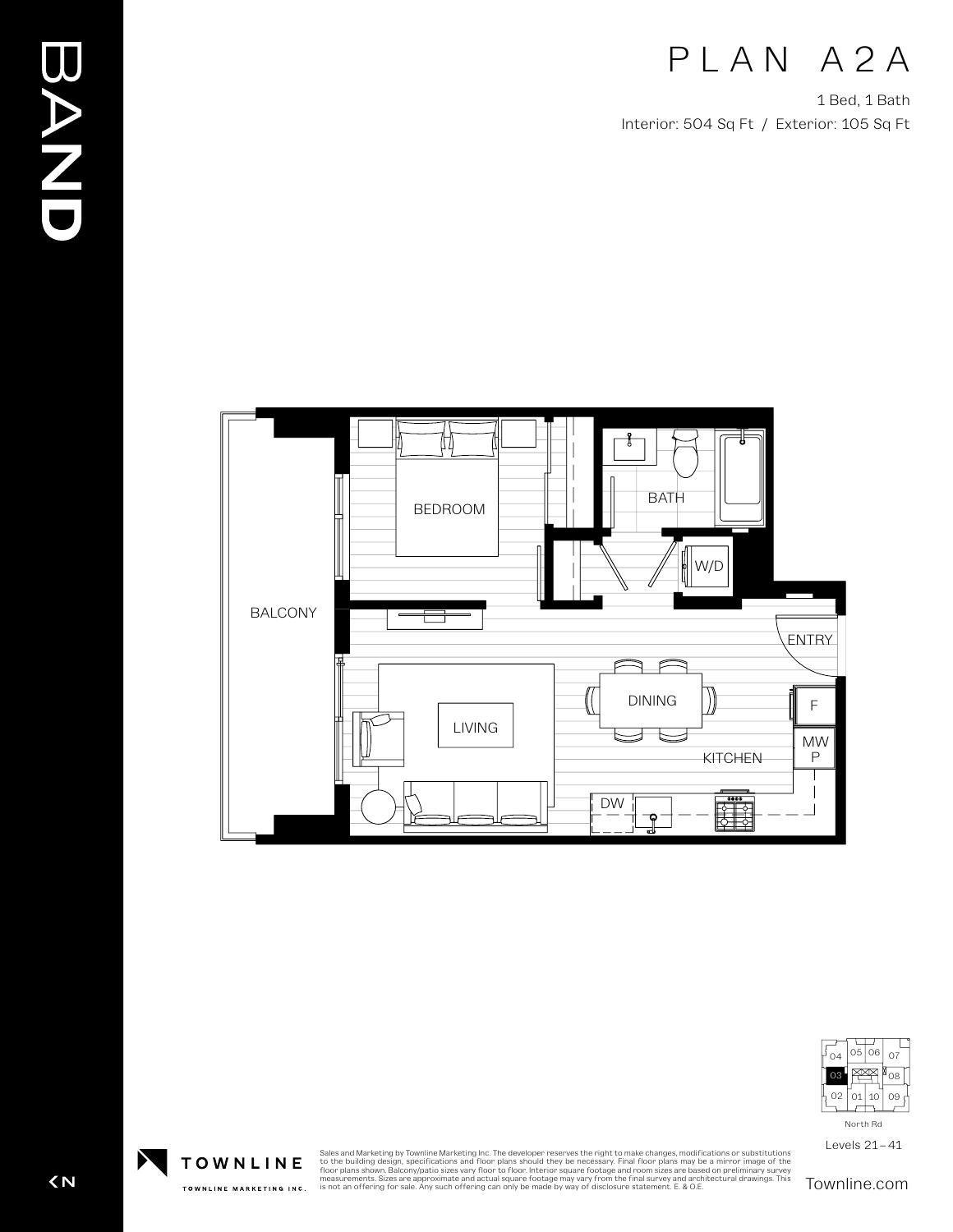## PLAN A2B

1 Bed, 1 Bath Interior: 498 Sq Ft / Exterior: 128 Sq Ft

BALCONY



DW

 $\begin{array}{c}\n\cdot \\
\cdot \\
\cdot \\
\cdot \\
\cdot\n\end{array}$ 



North Rd Levels 4–17



Level 18



North Rd

Levels 19–20



Levels 21–41



Level 42



North Rd

Levels 43–44

Sales and Marketing by Townline Marketing Inc. The developer reserves the right to make changes, modifications or substitutions<br>to the building design, specifications and floor plans should they be necessary. Final floor p





TOWNLINE MARKETING INC.